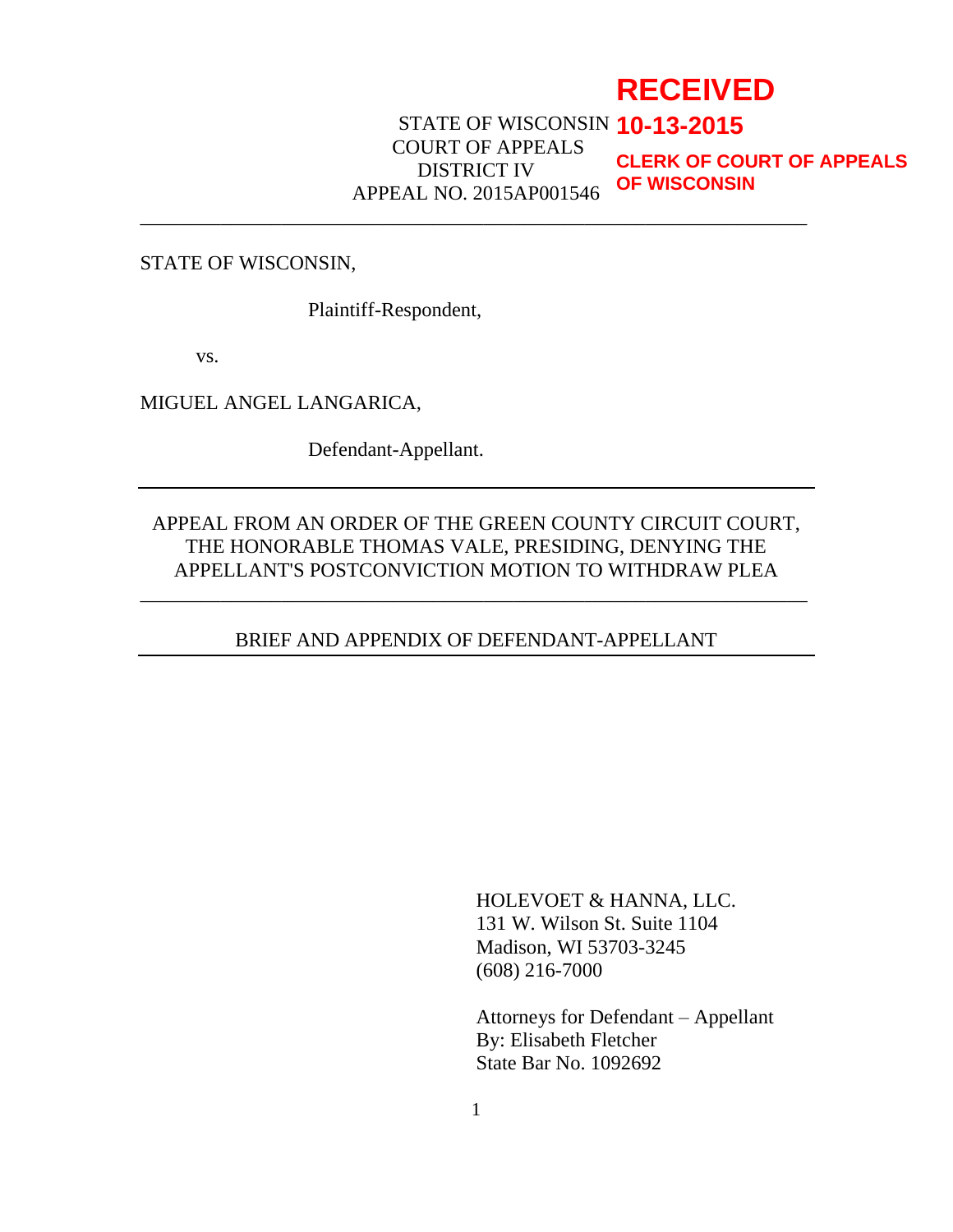# **TABLE OF CONTENTS**

| STATEMENT ON ORAL ARGUMENT AND PUBLICATION4 |  |
|---------------------------------------------|--|
|                                             |  |
|                                             |  |
|                                             |  |
|                                             |  |
|                                             |  |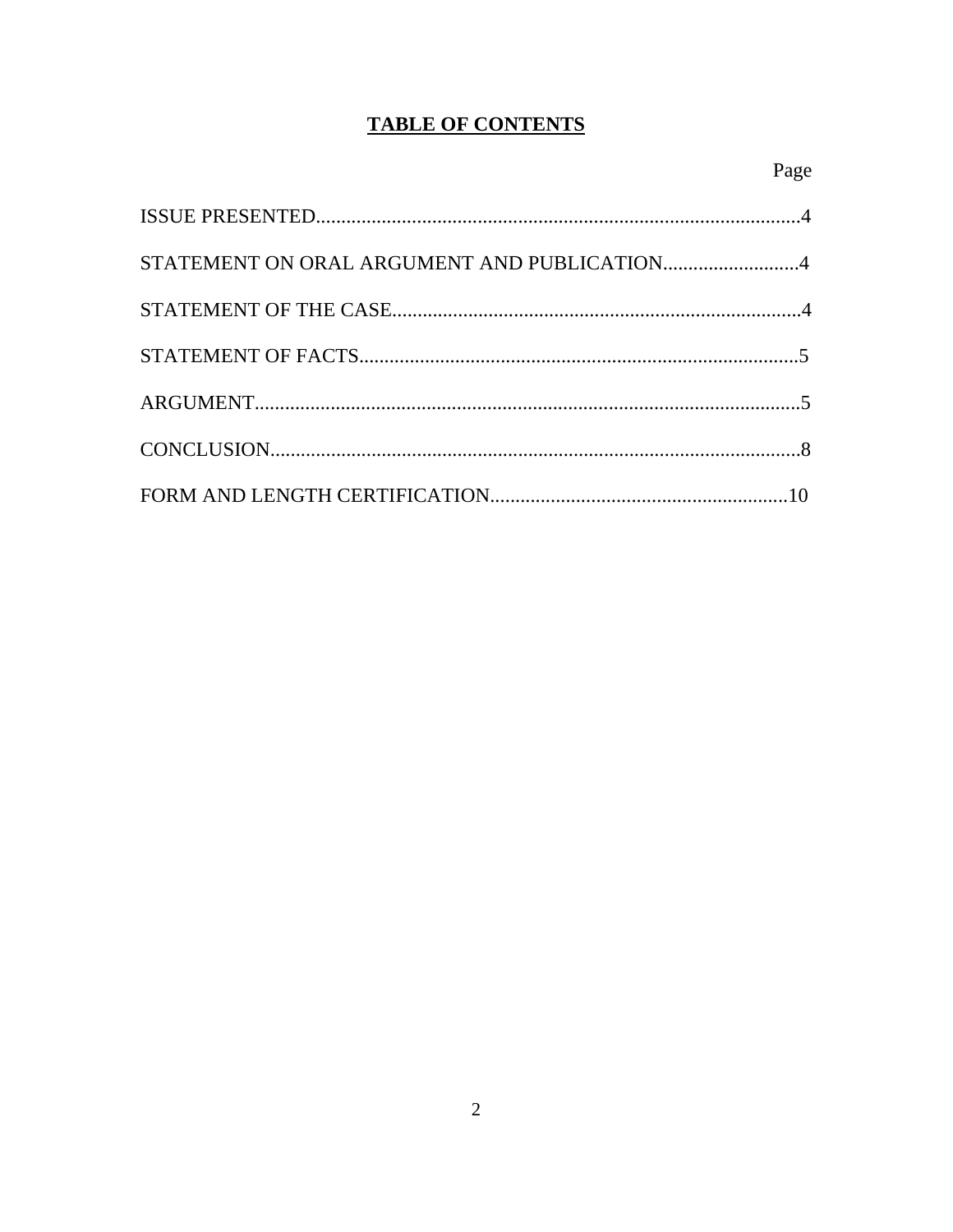# **TABLE OF AUTHORITY**

Page

| State ex rel. Warren v. Schwarz, 219 Wis. 2d 615, 635, 579 N.W.2d 698 (1998)5 |
|-------------------------------------------------------------------------------|
|                                                                               |
| State v. Brown, 2004 WI App 179, ¶ 12, 276 Wis. 2d 559, 687 N.W.2d 5436,7     |
| State v. Rodriguez, 221 Wis. 2d 487, 492, 585 N.W.2d 701 (Ct. App. 1998)5     |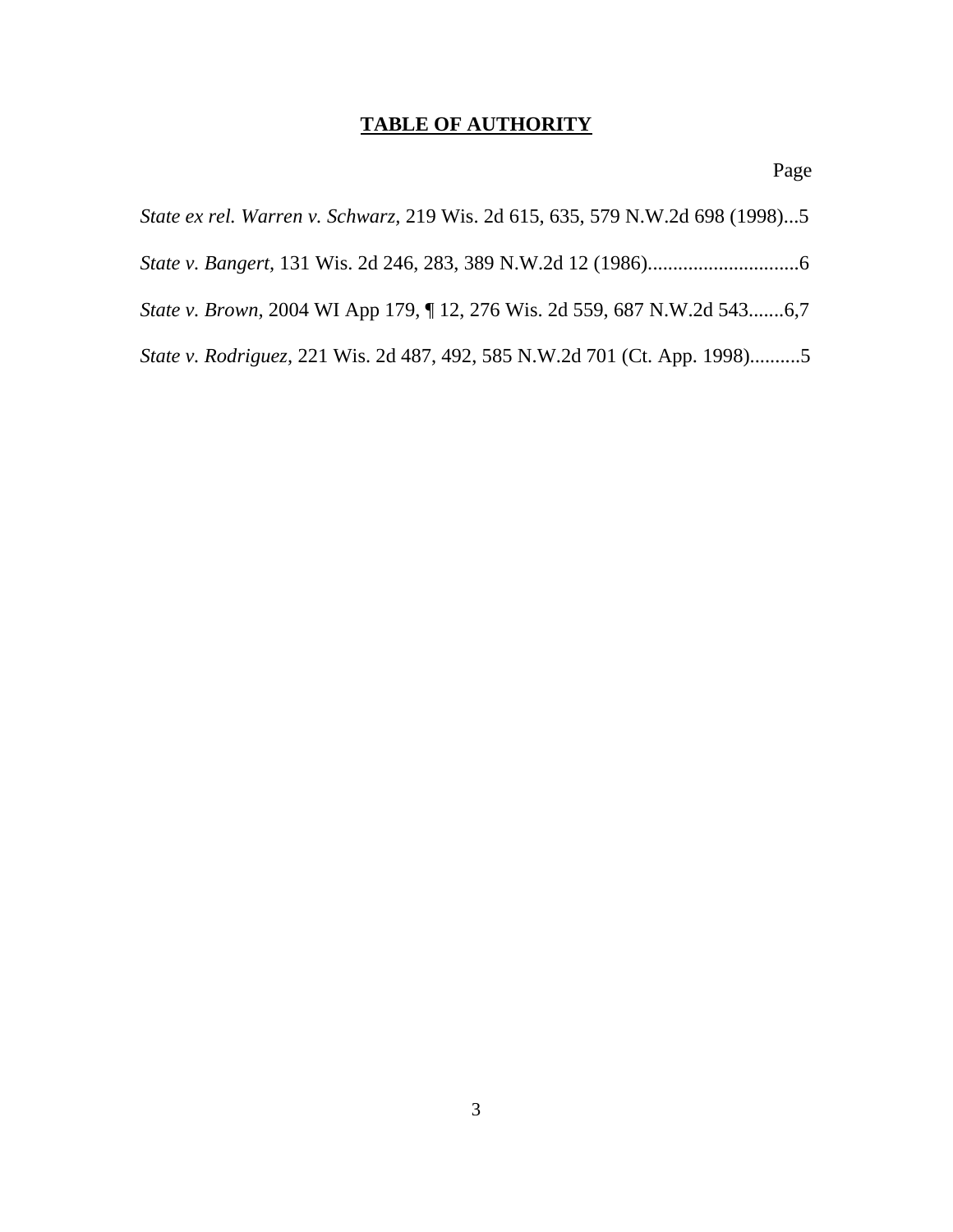#### **ISSUE PRESENTED**

Whether the trial court erred in denying the appellant's motion to withdraw his plea on the grounds that his plea was not entered knowingly, voluntarily, and intelligently, because he requested information about sex offender registration from trial counsel and was informed that Wisconsin would not require registration, but after sentencing was required to register as a sex offender.

ANSWERED BY THE TRIAL COURT: No.

#### **STATEMENT ON ORAL ARGUMENT AND PUBLICATION**

The issue presented by this appeal is controlled by well-settled law and therefore the appellant does not recommend oral argument or publication.

#### **STATEMENT OF THE CASE**

On September 5, 2014, Mr. Langarica was convicted of Battery and Fourth Degree Sexual Assault, pursuant to a guilty plea entered on that same date, and was sentenced to 18 months of probation. R:18.

Mr. Langarica timely filed notice of intent to pursue post-conviction relief and, on January 21, 2015, submitted a post-conviction motion to withdraw his plea. R:25. Mr. Langarica argued that trial counsel was ineffective and that his plea was not entered knowingly, intelligently, and voluntarily. R:25. An evidentiary hearing was held on that matter on March 13, 2015. R:41.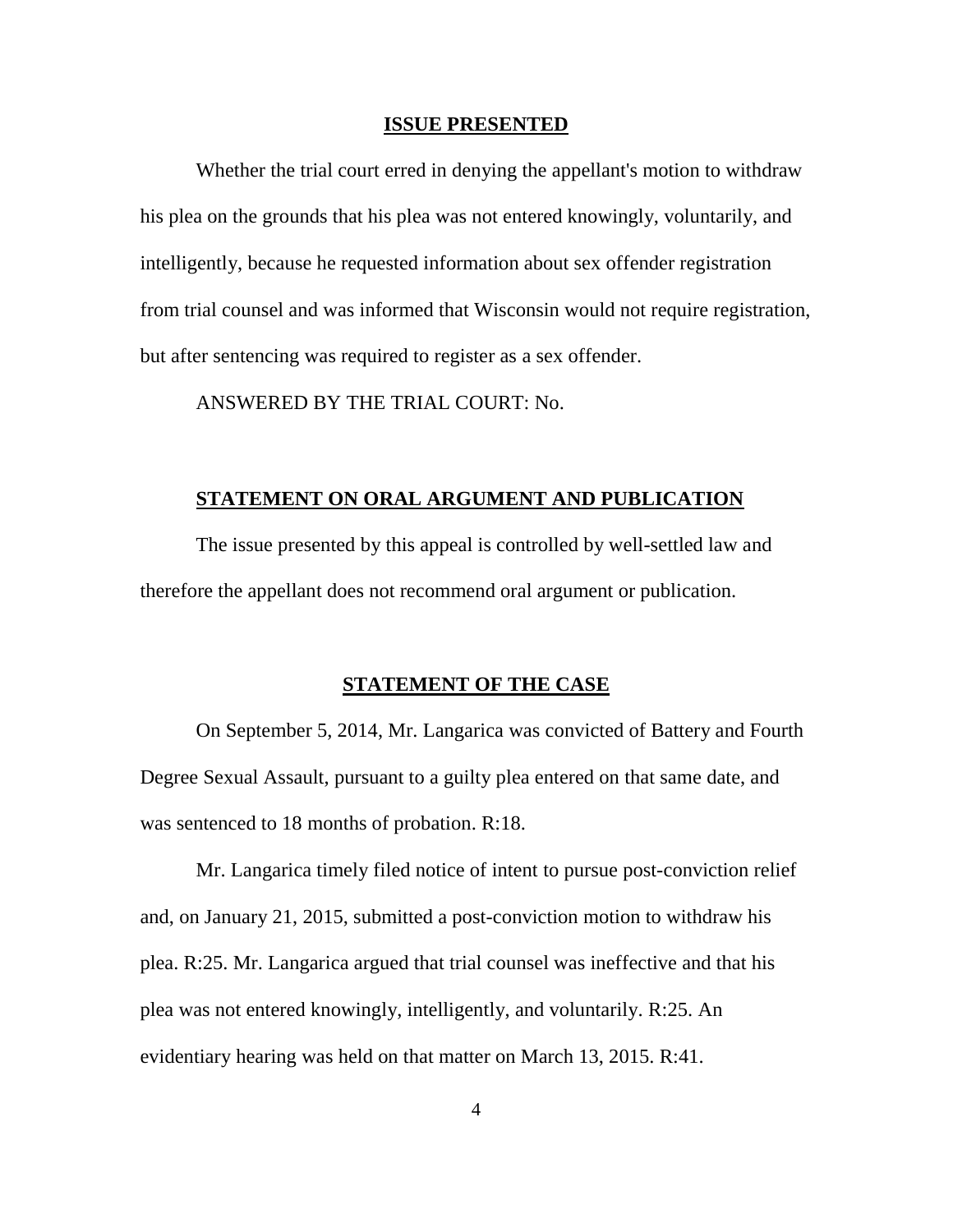The trial court denied Mr. Langarica's post-conviction motion on both grounds on July 8, 2015. R:36; R:42. This appeal challenges the trial court's ruling that Mr. Langarica's plea was entered knowingly, intelligently, and voluntarily.

#### **STATEMENT OF FACTS**

Miguel Langarica was charged with Disorderly Conduct domestic abuse, Substantial Battery domestic abuse, and Second degree Sexual Assault domestic abuse from an incident that occurred on March 6, 2013. R:1, R:4. Mr. Langarica accepted a plea bargain offer where, in exchange for a guilty plea to Battery and 4<sup>th</sup> Degree Sexual Assault, the state recommended that sentence be withheld and Mr. Langarica be placed on probation for a period of 18 months. R:18. Prior to accepting that plea agreement, Mr. Langarica requested information from his trial attorney, Timothy Burns, about sex offender registration. R:41-14, 19; App. 6, 11. Attorney Burns told him that fourth degree sexual assault is not a crime subject to registration under Wisconsin law. R:29; R:41-14, 15, 19; App. 6, 7, 11. After Mr. Langarica entered his guilty plea and reported for probation, he was informed that he would have to register as a sex offender in Illinois. R:41-22; App.14.

#### **ARGUMENT**

**Mr. Langarica's plea was not entered knowingly, intelligently, and voluntarily.**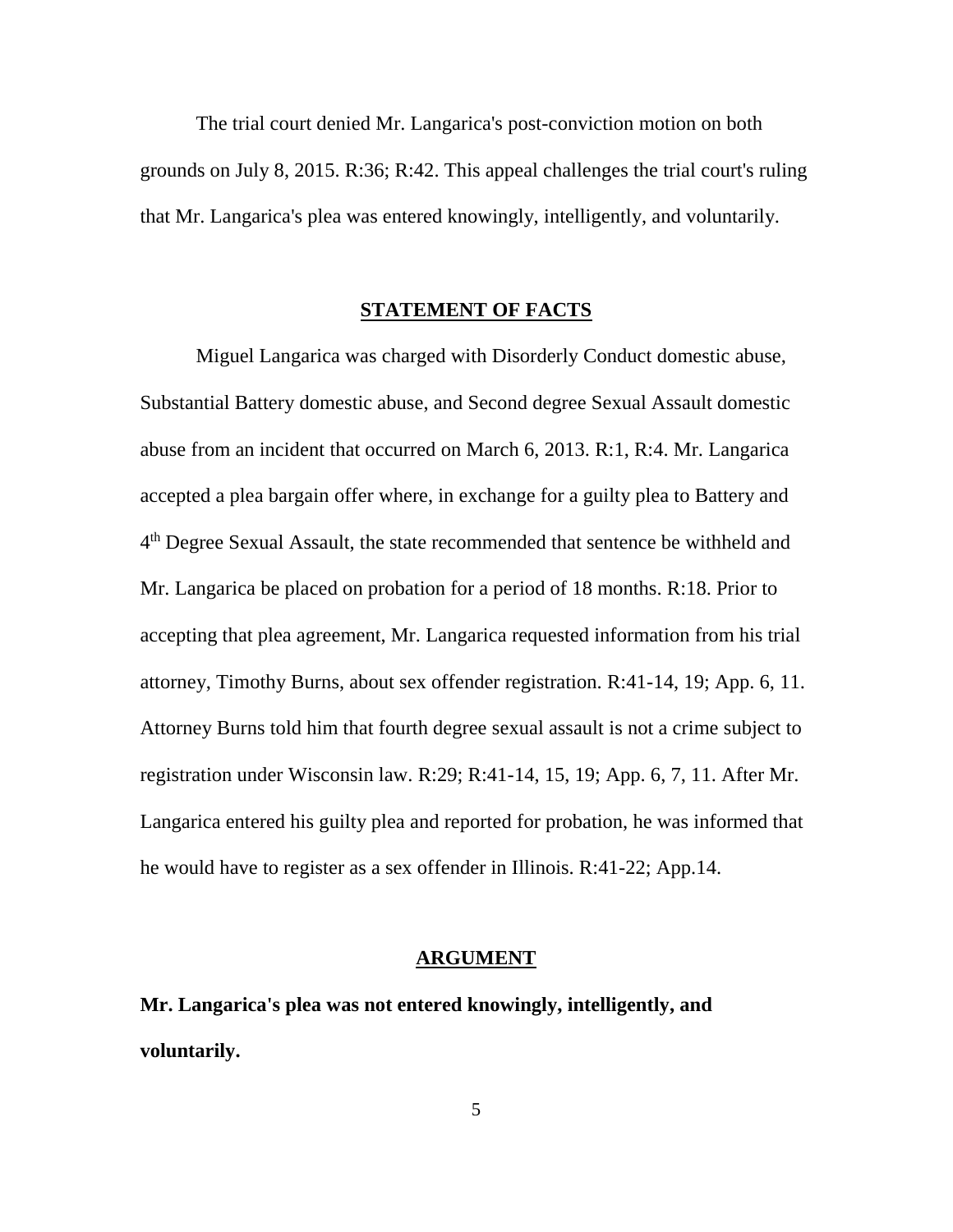A defendant who seeks to withdraw a guilty or no contest plea after sentencing must establish by clear and convincing evidence that withdrawal is necessary to avoid manifest injustice. *State ex rel. Warren v. Schwarz,* 219 Wis. 2d 615, 635, 579 N.W.2d 698 (1998). "The constitution requires that a plea be knowingly, voluntarily and intelligently entered and a manifest injustice occurs when it is not." *State v. Rodriguez,* 221 Wis. 2d 487, 492, 585 N.W.2d 701 (Ct. App. 1998). A defendant denied a constitutional right may withdraw that plea as a matter of right. *State v. Bangert,* 131 Wis. 2d 246, 283, 389 N.W.2d 12 (1986).

A misunderstanding of the consequences of a plea can undermine the knowing and voluntary nature of a plea. *State v. Brown,* 2004 WI App 179, ¶ 12, 276 Wis. 2d 559, 687 N.W.2d 543. The trial court addressed Mr. Langarica's argument in his post-conviction motion that his plea was not knowingly and voluntarily entered by stating that there was likely no specific question asked as to whether Mr. Langarica understood that there could be collateral consequences of the conviction, but that the court covers an extensive checklist and questionnaire as a part of the plea process, and that the court believed that the plea was entered knowingly and voluntarily. R:42-11, 12; App. 18, 19. However, the argument is not that Mr. Langarica failed to understand a direct consequence of his plea, which is what is addressed in the plea colloquy. The argument is that Mr. Langarica entered his plea based on a misunderstanding of a collateral consequence of his

6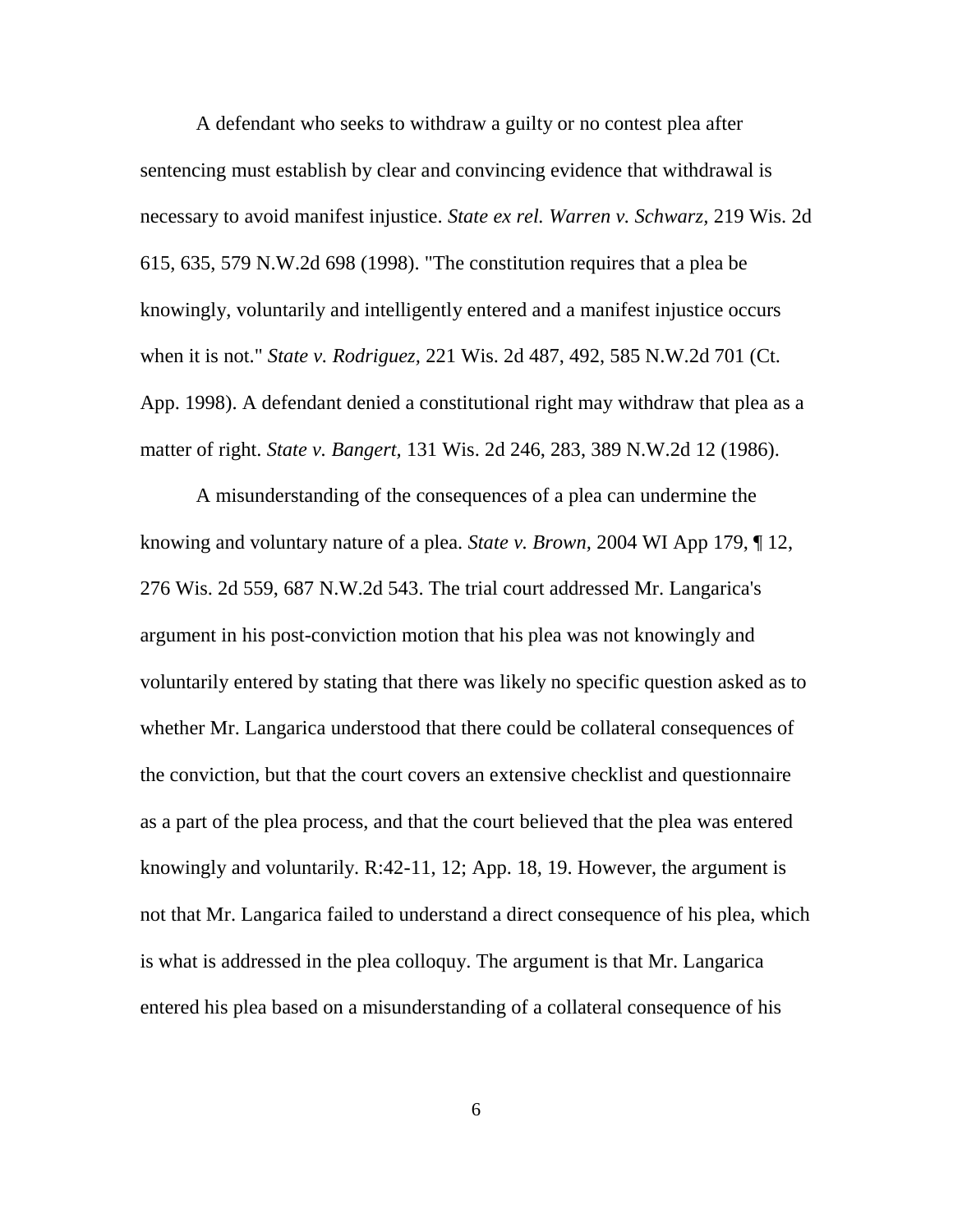plea, and that misunderstanding came about because of statements made to him by trial counsel.

The consequences allowing a plea withdrawal are not required to be direct, as "Wisconsin courts have permitted defendants to withdraw pleas that were based on a misunderstanding of the consequences, even when those consequences were collateral." *Brown* at ¶ 8*. Brown* explains the distinction between when a defendant can withdraw a plea because of collateral consequences. When a defendant lacks information of the collateral consequences, he is not necessarily entitled to withdraw his plea. *Id.* at ¶ 8. However, when a defendant's misunderstanding of the consequences is based on information provided by defense counsel and not the product of his own inaccurate interpretation, Wisconsin courts have allowed a plea withdrawal since that misunderstanding undermined the knowing and voluntary nature of the plea. *Id*. at ¶ 12.

Just as in Mr. Langarica's case, the collateral consequences of concern in *Brown* were sex offender registration requirements. *Id.* at ¶ 2. Mr. Langarica also entered his plea believing he would not be subject to registration as a sex offender. This misunderstanding was not mere ignorance on Mr. Langarica's part, since he sought out information regarding sex offender registration prior to accepting the plea bargain. R: 41-14, 15, 19; App. 6, 7, 11. Mr. Langarica's greatest concern about this plea agreement was whether or not he would be required to register as a sex offender, and his trial attorney knew that "...in particular about accepting this,

7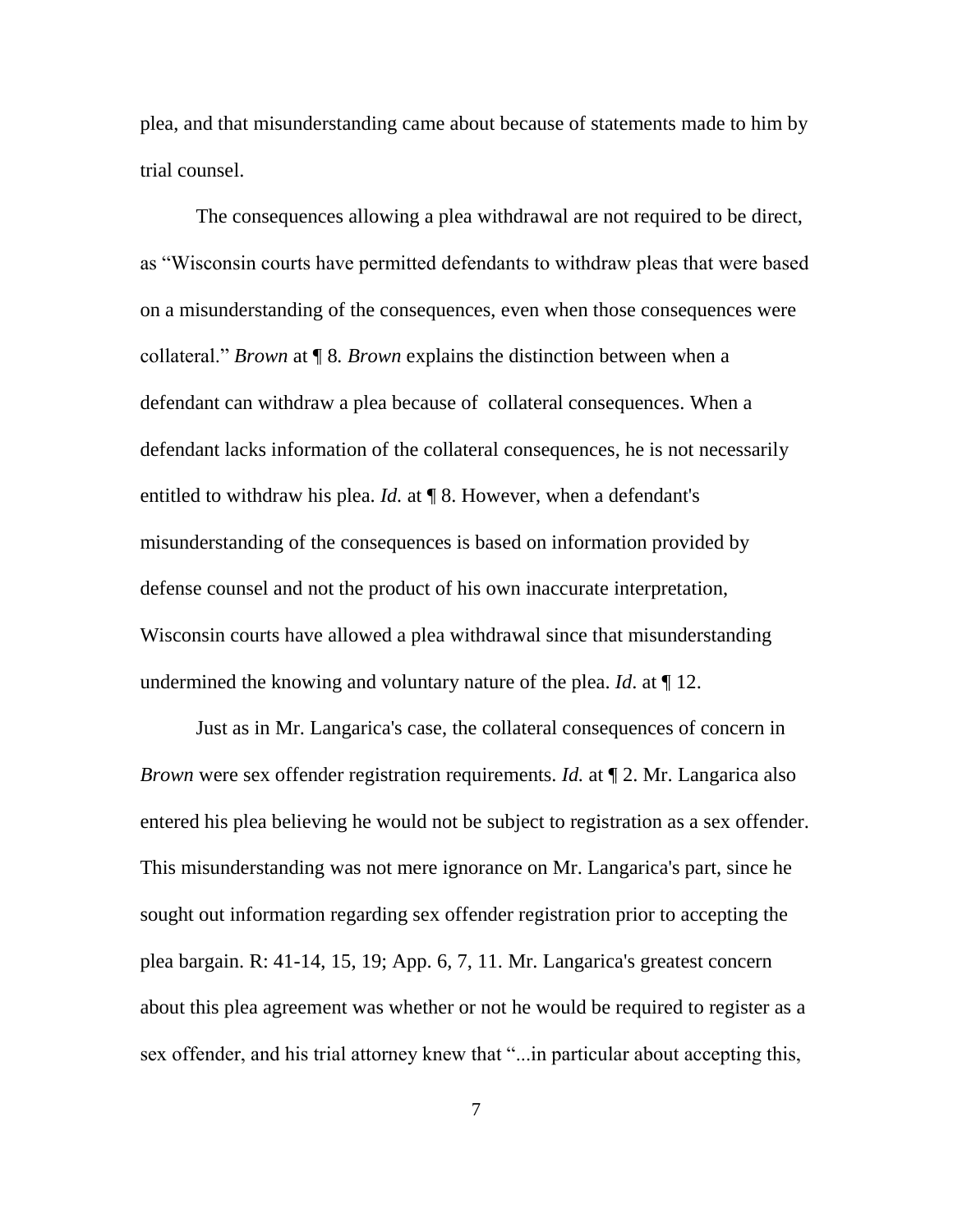he wanted to make sure that he was not required to register as a sex offender, that was a deal breaker." R:41-14; App. 6.

The trial court stated that reducing the charges would have been a big incentive for Mr. Langarica to take the plea agreement, and if the plea were set aside then Mr. Langarica would be facing felony charges again, and that the court is not sure that he would want to run that risk. R:42-8; App. 17. Of course there were many considerations when deciding whether or not to take a plea agreement, but Mr. Langarica had in fact told the court that he would rather have gone to trial facing felony charges than take a plea agreement that required him to register as a sex offender. R:41-20, App. 12. His trial attorney also stated as much. R:41-16; App. 8. Mr. Langarica's belief that he might have prevailed at trial was not unfounded; the prosecutor stated at plea and sentencing that one of the issues with the case against Mr. Langarica was the inconsistent behavior by the victim, and that "...there would be concerns in terms of being able to prove beyond a reasonable doubt, given some of her behaviors, what occurred." R:40-14; App. 5.

Sex offender registration was Mr. Langarica's main concern when he made the decision whether or not to take the plea agreement. R:41-14; App. 6. Upon his inquiry, Mr. Langarica's trial attorney told him that Wisconsin would not require him to register as a sex offender because of this conviction. R: 41-15, 19, 20; App. 7, 11, 12. His attorney knew that Mr. Langarica is, and has been during the duration of this case, an Illinois resident. R: 41-15; App. 7. Mr. Langarica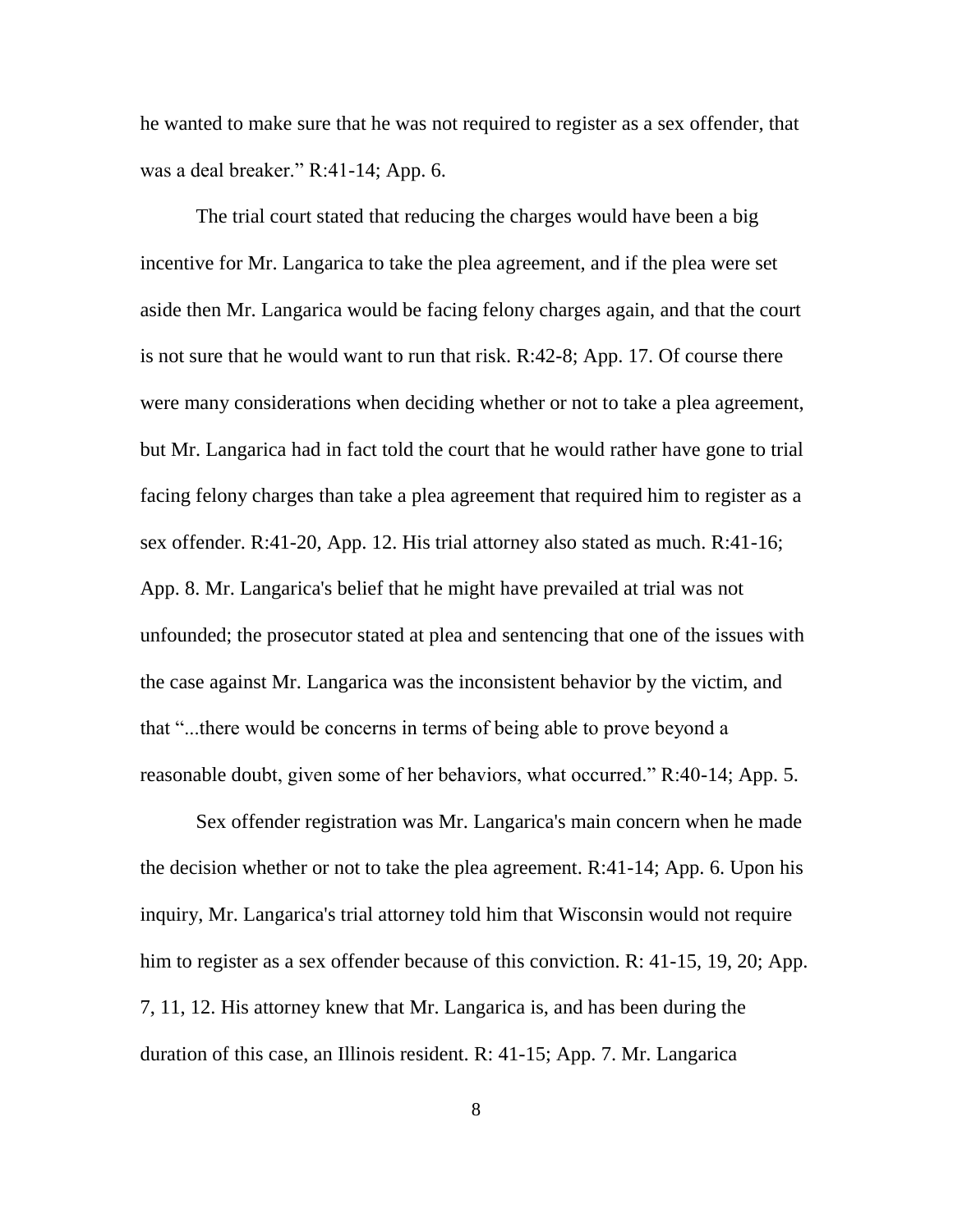reasonably believed that this information given to him by his attorney applied to him as an Illinois resident. R: 41-15, 19, 20; App. 7, 11,12.. However, as a result of his plea, Mr. Langarica does in fact have to register as a sex offender in Illinois. R:41-22; App. 14. Mr. Langarica is not trained in the law and did not know that there was a possibility that Illinois could impose penalties upon him because of a conviction in Wisconsin, even though Wisconsin did not impose those penalties. R:41-19; App. 12. As in *Brown,* Mr. Langarica should be allowed to withdraw his plea because his misunderstanding was based on information provided to him by trial counsel and this misunderstanding undermined the knowing and voluntary nature of his plea.

#### **CONCLUSION**

Because Mr. Langarica did not enter his plea knowingly, intelligently, and voluntarily, he requests that the order of the trial court denying the post-conviction motion to withdraw his plea be reversed.

Dated at Madison, Wisconsin this \_\_\_\_\_\_\_ day of \_\_\_\_\_\_\_\_\_\_\_, 2015.

ELISABETH FLETCHER, SBN: 1092692 Holevoet & Hanna, LLC Attorneys for Mr. Miguel Langarica 131 W. Wilson St. Suite 1104 Madison, WI 53703-3245 (608) 216-7000 elisabeth@hh-lawyers.com

\_\_\_\_\_\_\_\_\_\_\_\_\_\_\_\_\_\_\_\_\_\_\_\_\_\_\_\_